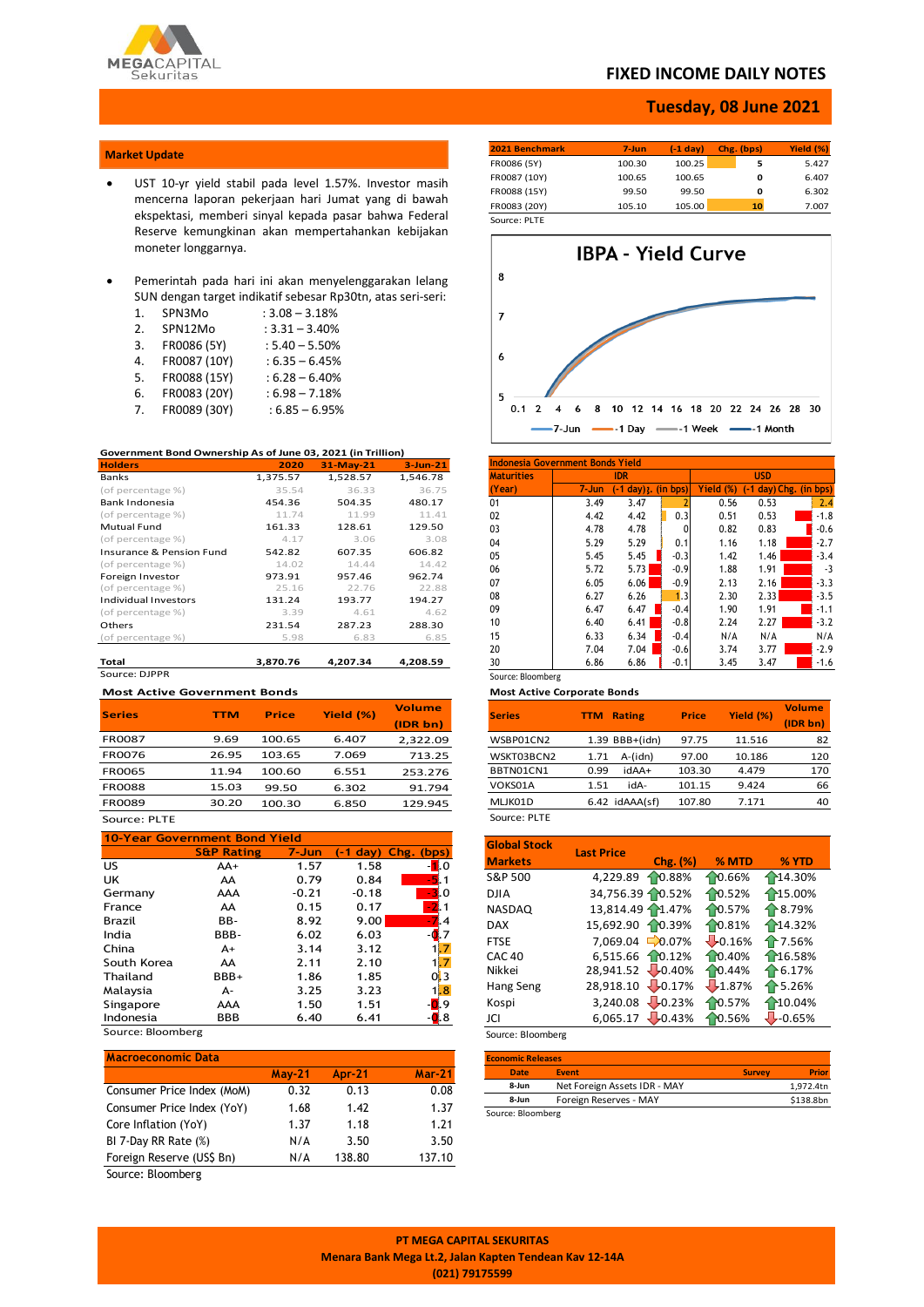

**Tuesday, 08 June 2021**

# **Government Bond Prices**

|               | Closing Price: 07-Jun-2021 |            |        |              |             |            |                   |                   |                    |                       |
|---------------|----------------------------|------------|--------|--------------|-------------|------------|-------------------|-------------------|--------------------|-----------------------|
| <b>Series</b> | <b>Maturity</b>            | <b>TTM</b> | Coupon | <b>Price</b> | <b>YTMX</b> | <b>YTM</b> | <b>Est. Yield</b> | <b>Fair Price</b> | Spread (bps)       | <b>Recommendation</b> |
| FR0034        | 15-Jun-21                  | 0.02       | 12.80% | 100.18       | 1.539       | 1.54%      | 2.00%             | 100.24            | 5                  | Fair                  |
| FR0053        | 15-Jul-21                  | 0.10       | 8.25%  | 100.54       | 2.706       | 2.71%      | 2.13%             | 100.64            | 10                 | Fair                  |
| FR0061        | 15-May-22                  | 0.94       | 7.00%  | 103.18       | 3.494       | 3.49%      | 3.22%             | 103.47            | 28                 | Cheap                 |
| FR0035        | 15-Jun-22                  | 1.02       | 12.90% | 109.80       | 3.34        | 3.34%      | 3.31%             | 109.56            | $-24$              | Fair                  |
| FR0043        | 15-Jul-22                  | 1.10       | 10.25% | 106.59       | 4.05        | 4.05%      | 3.40%             | 107.36            | 77                 | Cheap                 |
| FR0063        | 15-May-23                  | 1.94       | 5.63%  | 102.21       | 4.419       | 4.42%      | 4.17%             | 102.69            | 48                 | Cheap                 |
| FR0046        | 15-Jul-23                  | 2.10       | 9.50%  | 109.85       | 4.531       | 4.53%      | 4.30%             | 110.36            | 51                 | Cheap                 |
| FR0039        | 15-Aug-23                  | 2.19       | 11.75% | 114.40       | 4.736       | 4.74%      | 4.36%             | 115.26            | 86                 | Cheap                 |
| FR0070        | 15-Mar-24                  | 2.77       | 8.38%  | 109.21       | 4.776       | 4.78%      | 4.75%             | 109.31            | 9                  | Fair                  |
| FR0077        | 15-May-24                  | 2.94       | 8.13%  | 109.03       | 4.785       | 4.79%      | 4.85%             | 108.88            | -16                | Fair                  |
| FR0044        | 15-Sep-24                  | 3.28       | 10.00% | 113.75       | 5.392       | 5.39%      | 5.03%             | 114.81            | 106                | Cheap                 |
| FR0081        | 15-Jun-25                  | 4.02       | 6.50%  | 104.34       | 5.288       | 5.29%      | 5.38%             | 104.02            | $-32$              | Expensive             |
| FR0040        | 15-Sep-25                  | 4.28       | 11.00% | 120.43       | 5.552       | 5.55%      | 5.48%             | 120.78            | 35                 | Cheap                 |
| FR0084        | 15-Feb-26                  | 4.70       | 7.25%  | 106.86       | 5.564       | 5.56%      | 5.63%             | 106.60            | -26                | Expensive             |
| <b>FR0086</b> | 15-Apr-26                  | 4.86       | 5.50%  | 100.22       | 5.447       | 5.45%      | 5.68%             | 99.24             | $-98$              | Expensive             |
| FR0037        | 15-Sep-26                  | 5.28       | 12.00% | 128.24       | 5.712       | 5.71%      | 5.81%             | 127.75            | $-48$              | Expensive             |
| FR0056        | 15-Sep-26                  | 5.28       | 8.38%  | 112.85       | 5.526       | 5.53%      | 5.81%             | 111.50            | $-136$             |                       |
|               |                            |            |        |              |             |            |                   |                   |                    | Expensive             |
| FR0059        | 15-May-27                  | 5.94       | 7.00%  | 106.37       | 5.718       | 5.72%      | 5.99%             | 105.00            | $-136$             | Expensive             |
| FR0042        | 15-Jul-27                  | 6.11       | 10.25% | 122.25       | 5.858       | 5.86%      | 6.03%             | 121.30            | $-95$              | Expensive             |
| FR0047        | 15-Feb-28                  | 6.70       | 10.00% | 121.40       | 6.058       | 6.06%      | 6.15%             | 120.82            | $-58$              | Expensive             |
| FR0064        | 15-May-28                  | 6.94       | 6.13%  | 100.65       | 6.008       | 6.01%      | 6.20%             | 99.57             | $-108$             | Expensive             |
| FR0071        | 15-Mar-29                  | 7.78       | 9.00%  | 116.55       | 6.273       | 6.27%      | 6.35%             | 116.07            | $-48$              | Expensive             |
| FR0078        | 15-May-29                  | 7.94       | 8.25%  | 112.46       | 6.233       | 6.23%      | 6.37%             | 111.55            | $-91$              | Expensive             |
| FR0052        | 15-Aug-30                  | 9.19       | 10.50% | 127.56       | 6.47        | 6.47%      | 6.54%             | 127.02            | $-54$              | Expensive             |
| FR0082        | 15-Sep-30                  | 9.28       | 7.00%  | 104.61       | 6.333       | 6.33%      | 6.55%             | 103.09            | $-152$             | Expensive             |
| FR0087        | 15-Feb-31                  | 9.70       | 6.50%  | 100.70       | $6.4\,$     | 6.40%      | 6.60%             | 99.31             | $-138$             | Expensive             |
| FR0085        | 15-Apr-31                  | 9.86       | 7.75%  | 108.09       | 6.619       | 6.62%      | 6.61%             | 108.13            | 4                  | Fair                  |
| FR0073        | 15-May-31                  | 9.94       | 8.75%  | 116.47       | 6.475       | 6.48%      | 6.62%             | 115.32            | $-11$ <sup>5</sup> | Expensive             |
| FR0054        | 15-Jul-31                  | 10.11      | 9.50%  | 120.76       | 6.647       | 6.92%      | 6.64%             | 120.82            | 6                  | Fair                  |
| FR0058        | 15-Jun-32                  | 11.03      | 8.25%  | 111.50       | 6.753       | 6.75%      | 6.72%             | 111.77            | 27                 | Cheap                 |
| FR0074        | 15-Aug-32                  | 11.20      | 7.50%  | 105.99       | 6.727       | 6.73%      | 6.73%             | 105.94            | -6                 | Fair                  |
| FR0065        | 15-May-33                  | 11.95      | 6.63%  | 100.64       | 6.546       | 6.55%      | 6.79%             | 98.65             | - <mark>199</mark> | Expensive             |
| FR0068        | 15-Mar-34                  | 12.78      | 8.38%  | 112.05       | 6.935       | 6.94%      | 6.85%             | 112.85            | 80                 | Cheap                 |
| FR0080        | 15-Jun-35                  | 14.03      | 7.50%  | 104.81       | 6.957       | 6.96%      | 6.92%             | 105.16            | 34                 | Cheap                 |
| FR0072        | 15-May-36                  | 14.95      | 8.25%  | 111.01       | 7.046       | 7.05%      | 6.96%             | 111.81            | 81                 | Cheap                 |
| FR0088        | 15-Jun-36                  | 15.03      | 6.25%  | 99.20        | 6.333       | 6.33%      | 6.97%             | 93.37             | cop                | Expensive             |
| FR0045        | 15-May-37                  | 15.95      | 9.75%  | 123.50       | 7.24        | 7.24%      | 7.01%             | 126.07            | 257                | Cheap                 |
| FR0075        | 15-May-38                  | 16.95      | 7.50%  | 104.37       | 7.053       | 7.05%      | 7.05%             | 104.44            | $\boldsymbol{7}$   | Fair                  |
| FR0050        | 15-Jul-38                  | 17.12      | 10.50% | 131.02       | 7.295       | 7.30%      | 7.05%             | 133.93            | 291                | Cheap                 |
| FR0079        | 15-Apr-39                  | 17.87      | 8.38%  | 112.65       | 7.111       | 7.11%      | 7.08%             | 113.02            | 37                 | Cheap                 |
| FR0083        | 15-Apr-40                  | 18.87      | 7.50%  | 104.79       | 7.036       | 7.04%      | 7.11%             | 104.02            | $-77$              | Expensive             |
| FR0057        | 15-May-41                  | 19.95      | 9.50%  | 122.50       | 7.334       | 7.33%      | 7.14%             | 124.90            | 240                | Cheap                 |
| FR0062        | 15-Apr-42                  | 20.87      | 6.38%  | 89.85        | 7.331       | 7.33%      | 7.16%             | 91.54             | 169                | Cheap                 |
| FR0067        | 15-Feb-44                  | 22.71      | 8.75%  | 115.00       | 7.377       | 7.38%      | 7.20%             | 117.16            | 216                | Cheap                 |
| FR0076        | 15-May-48                  | 26.96      | 7.38%  | 103.27       | $7.1\,$     | 7.10%      | 7.27%             | 101.17            | $-210$             | Expensive             |
| FR0089        | 15-Aug-51                  | 30.21      | 6.88%  | 100.22       | 6.856       | 6.86%      | 7.32%             | 94.64             | $-558$             | Expensive             |

Source: IBPA, PLTE, Bloomberg, & MCS Estimates